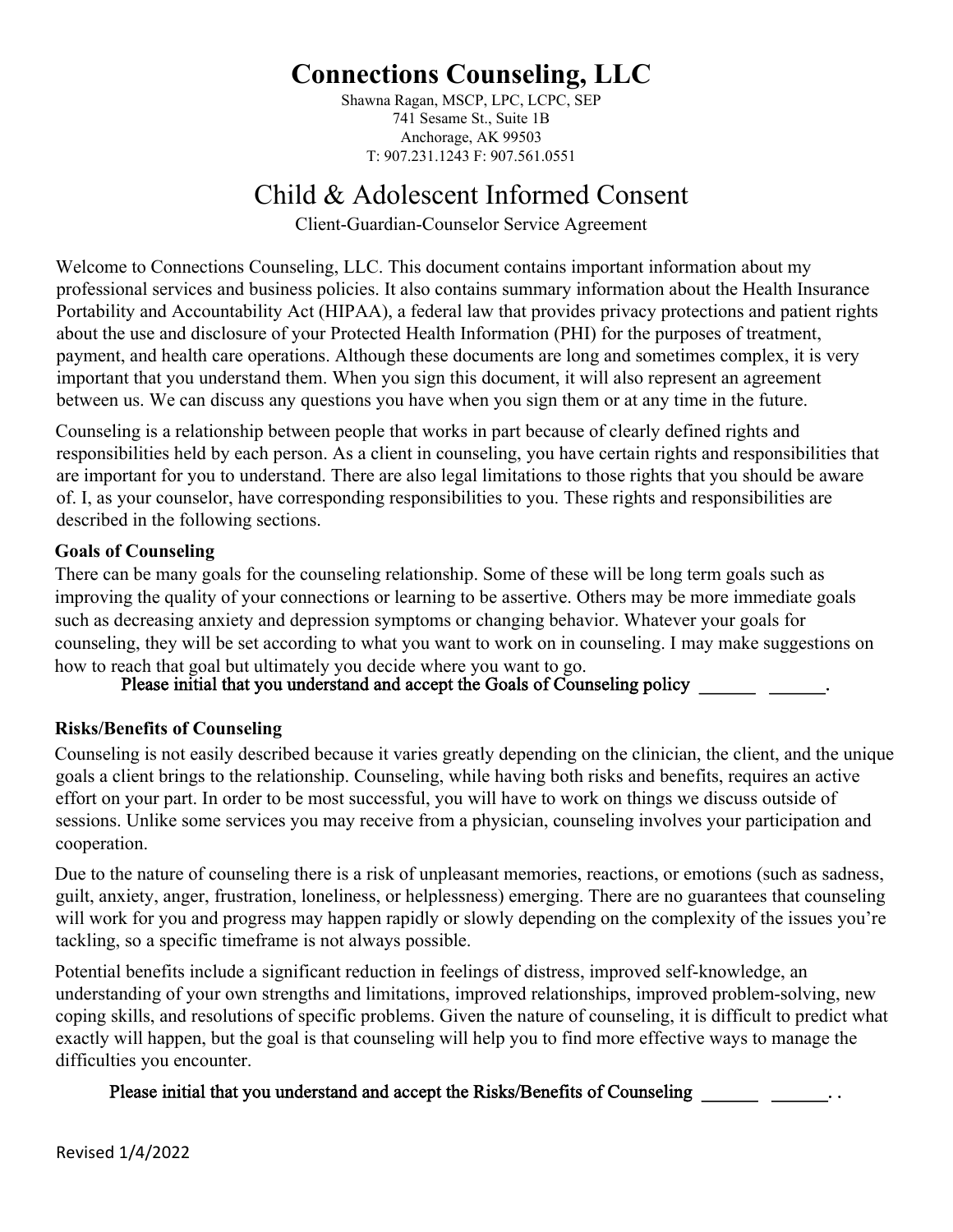### **Appointments**

Appointments will ordinarily be 55 minutes in duration, once per week at a time we agree on, although sessions may be scheduled more or less frequently as needed. The time scheduled for your appointment is assigned to you and you alone. If you need to cancel or reschedule a session, I ask that you provide me with 24 hours' notice. If you miss a session without canceling, or cancel with less than 24 hour notice, you may be required to pay the Late Cancellation Fee (\$75). It is important to note that insurance companies do not provide reimbursement for cancelled sessions; thus, you will be responsible the cancelation fee.

## Please initial that you understand and accept the Appointments policy \_\_\_\_\_\_\_\_\_\_\_\_\_\_\_..

### **Email**

You have the right to choose the methods of communication you are comfortable with. If you consent to email communication, you may email me if you need to cancel or reschedule an appointment or for administrative services. I may also use your email address to send valuable therapeutic information such as tips for depression or relaxation techniques that we discuss in sessions. Due to lack of HIPPA compliance at this time I will not be able to discuss your therapeutic issues via email. If you would like to receive any correspondence through

### email, please **print** your email address

If you would like to **opt out** of email correspondence, please initial here . Please initial that you understand and accept the Email policy  $\frac{1}{\sqrt{1-\frac{1}{\sqrt{1-\frac{1}{\sqrt{1-\frac{1}{\sqrt{1-\frac{1}{\sqrt{1-\frac{1}{\sqrt{1-\frac{1}{\sqrt{1-\frac{1}{\sqrt{1-\frac{1}{\sqrt{1-\frac{1}{\sqrt{1-\frac{1}{\sqrt{1-\frac{1}{\sqrt{1-\frac{1}{\sqrt{1-\frac{1}{\sqrt{1-\frac{1}{\sqrt{1-\frac{1}{\sqrt{1-\frac{1}{\sqrt{1-\frac{1$ 

## **Teletherapy**

I provide teletherapy via a HIPPA approved platform (VSee) for established clients on an as needed basis. Typically, in-person sessions are preferred as they are more interactive and productive. When using teletherapy I am not able to control who may be able to hear or see you from your location during our session. I will take the same precautions on my end as I do for in-person sessions. VSee has video conference ability as well as a messaging platform that allows us to communicate confidentially as well as send documents, pictures, and other therapeutic information securely. While we may not use the video conferencing function, many clients find it useful to send thoughts or topics they want to address in session using the message function. I will send you an invitation to join VSee via email.

## Please initial that you understand and accept the Teletherapy policy \_\_\_\_\_\_\_\_\_\_\_\_\_.

## **Confidentiality**

I will make every effort to keep your personal information private. If you wish to have information released, you and your guardian will be required to sign a consent form before I will release any information and you, or your guardian, have the right to revoke that release at any time. However, there are some limitations to confidentiality of which you need to be aware.

#### **Emergencies**

If you are involved in a life-threatening emergency while in my office and I cannot ask your permission, I will share information I believe is pertinent to the specific emergency to obtain necessary medical care for you and also contact your guardian. If we are doing teletherapy sessions and you appear to be in medical distress and cannot respond, I will make every effort to contact emergency services in your area as well as your emergency contact. If I believe you are in danger of hurting yourself or someone else and will not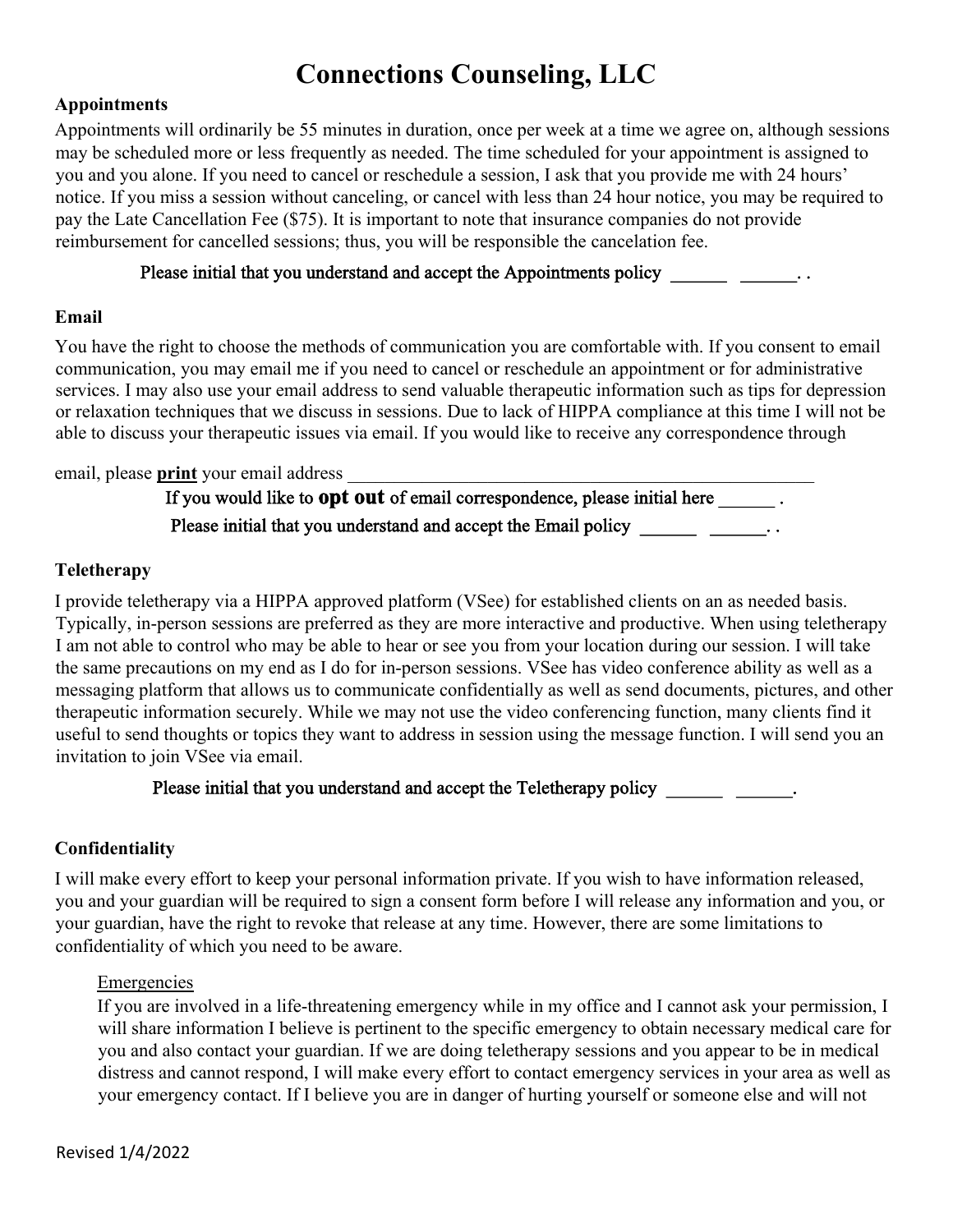respond to my communications, I will contact emergency services and your emergency contact within a reasonable timeframe.

### Court Proceedings

If you are involved in a court preceding and a request is made for information about your diagnosis and treatment and the records thereof, such information is privileged under state law, and I will not release information unless you and your guardian provide written authorization or a judge issues a court order (subpoena). If I receive a subpoena for records or testimony, I will notify you so that you (or your attorney) can file a motion to quash (block) the subpoena. I am more than happy to provide the reasons why I think your records should be protected from disclosure. *Please note that I do not provide forensic evaluations or testify in court proceedings.* 

## Protecting Others from Harm

If I have reason to suspect that a child or vulnerable adult is being abused, neglected or exploited, I am required by law to immediately make a report and provide relevant information to the appropriate state agency (i.e. Office of Children's Services). If I have reason to believe you are threatening serious bodily harm to another person, I am required by law to take protective actions, which include notifying your guardian, the potential victim, notifying the police, and possibly seeking appropriate acute care for you.

## Protecting You from Self-Harm

If you threaten to harm or to kill yourself, I am required to make all necessary arrangements to protect your safety—a process that may include seeking acute care for you – by notifying your guardian or others who can help ensure your safety.

## Consultation

At times I may find it necessary to consult with other professional counselors to provide you with the best possible care. When consulting with other professionals I do not share any information that may reveal your identity and only share information that is necessary for the purpose of the consultation (i.e. techniques that we've tried or complex issues). The professionals I consult with are also required to maintain confidentiality.

## Coordination of Treatment Among Professionals

When it is helpful for other professionals (such as your physician or psychiatrist) to gain access to all or parts of your treatment records, data can be released from your file if your guardian provides *written* permission (in the form of a Release of Information Form).

## Please initial that you understand and accept the Confidentiality policy \_\_\_\_\_\_\_\_\_\_\_\_\_\_\_\_\_\_.

## **Services for Minors**

For clients under 18 years old, the law provides parents the right to examine their child's treatment records. It is my policy to request parents waive this right to protect the therapeutic relationship between myself and their child. I will provide parents with general updates about our work together when requested or when your child agrees for me to share specific information with you present. The exception to that rule is, if in my clinical judgment, I believe there is a risk of serious harm to your child or to someone else. In this case, I will notify you of my concern. Whenever possible I will talk to your child first to discuss my concerns and what information I

Revised 1/4/2022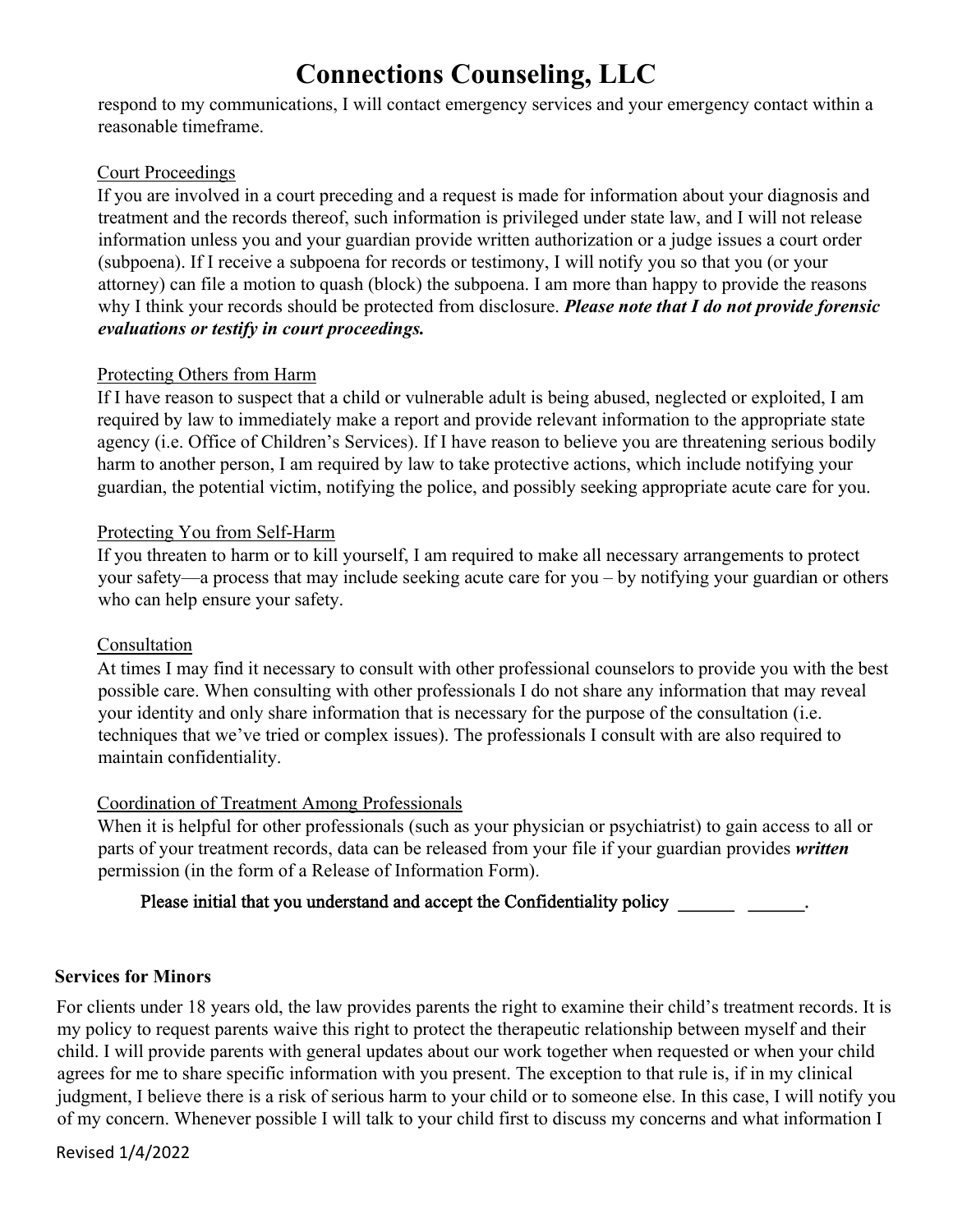will be sharing and encourage them to have you or another guardian join us to discuss the concerns. It is often beneficial in these situations to include one or more family members in a session to create a plan for the child's safety. A schedule for such sessions may be set up on an as needed basis.

## Please initial that you understand and accept the Services for Minors policy \_\_\_\_\_\_\_\_\_\_\_\_\_\_\_\_\_.

### **Contact & Emergencies**

I am often not immediately available by telephone. I do not answer my phone when I am with clients, driving, in a location where your confidentiality may be compromised, or otherwise unavailable. At these times, you may leave a message on my confidential voice mail and your call will be returned as soon as possible, but it may take a day or two for non-urgent matters. You may choose to send me a VSee message or email instead. If you feel you cannot wait for a return call and need to speak with someone immediately call the 24-hour Crisis Hotline at 563-3200. If it is an emergency situation, go to your local hospital or call 911.

## Please initial that you understand and accept the Contact & Emergencies policy \_\_\_\_\_\_\_\_\_\_\_\_\_\_\_\_\_\_.

### **Record Keeping**

I keep records of your counseling sessions and treatment goals in secure files. These records ensure there is a direction to your sessions and for continuity in service. They will not be shared except with respect to the limits to confidentiality discussed in the Confidentiality section. Should you wish to have your records released, you are required to sign a release of information which specifies what information is to be released and to whom. Records will be kept for at least 7 years following the end of services or, for minors, 7 years past their 18<sup>th</sup> birthday (25 years of age). Records will be kept either electronically on an external hard drive or in a paper file and will be stored in a secure location.

## Please initial that you understand and accept the Record Keeping policy \_\_\_\_\_\_\_\_\_\_\_\_\_\_\_\_\_\_\_.

## **Fee Schedule**

Regular session fees are \$225 for a 55 minute session and \$500 for a Psychosocial Assessment that will typically take 90 minutes. If you choose to bill your own insurance I will provide a receipt for each payment which can be submitted to your insurance company for reimbursement. Depending on your insurance company, I may be able to bill insurance directly, in which case you will only be responsible for the portion your insurance does not cover. Other professional services you might request (such as telephone conversations that last longer than 10 minutes, meetings or consultations with other professionals, or preparing documents for court) also have a fee of \$200/hr. Insurance often will not reimburse for these services. You will be expected to pay for each session or other service at the time it is given, unless other arrangements are made ahead of time.

If you anticipate becoming involved in a court case, I recommend that we discuss this fully before you waive your right to confidentiality. If your case requires me to provide summaries, you will be expected to pay for the professional time required at the rate of \$200/hr which insurance will not reimburse. If you require an expert evaluation for your court case (i.e. custody cases) please seek out someone who specializes in this area and is willing to testify in court as this is not my area of expertise.

## Please initial that you understand and accept the Fee Schedule policy \_\_\_\_\_\_\_\_\_\_\_\_\_\_\_\_\_\_\_\_\_\_\_.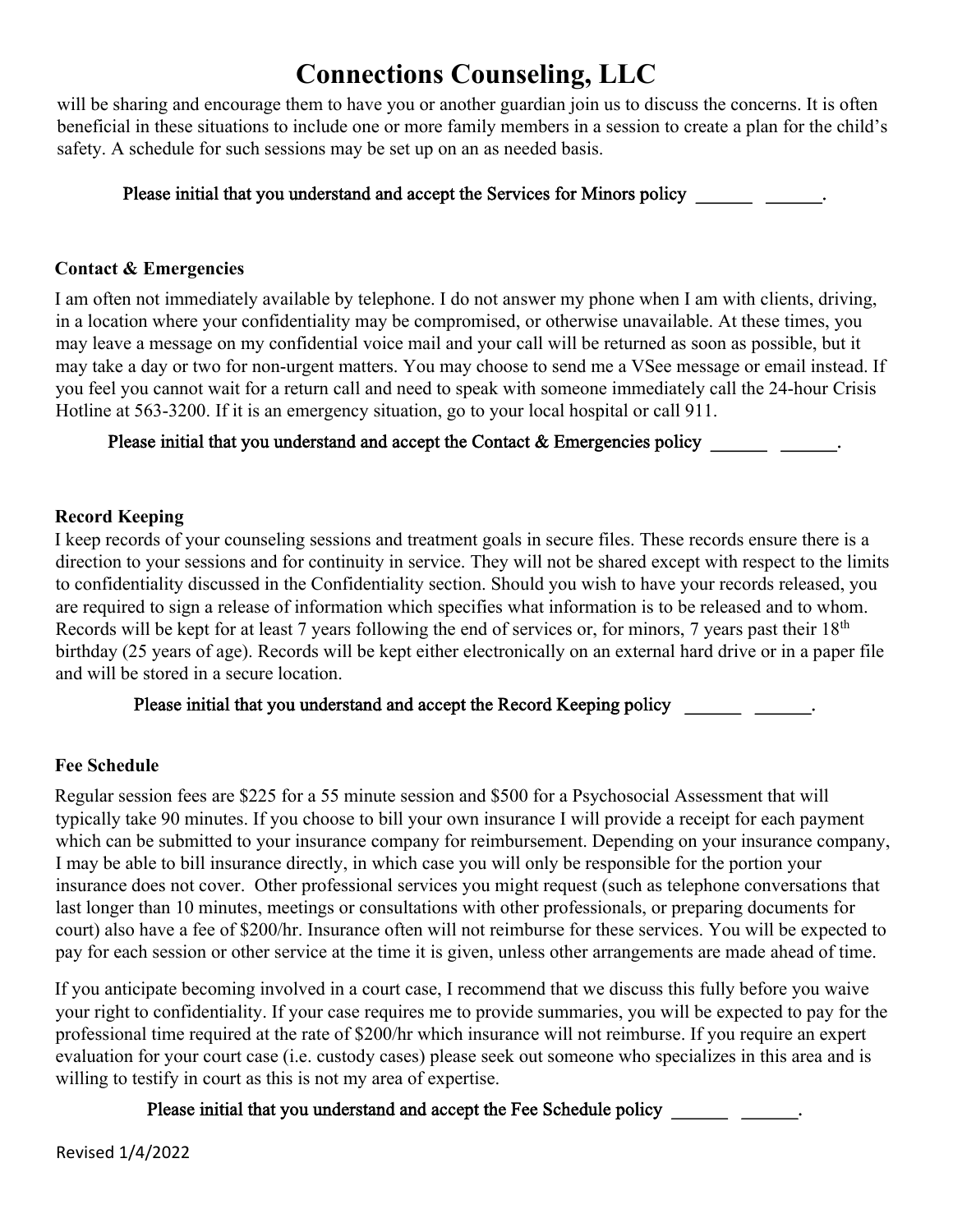### **Duration of Services**

Due to the inherent nature of therapy, it is difficult to predict how long it will take to resolve the issues and achieve the goals you have identified or may be identified during treatment. However, you or your guardian have the right to terminate services at any time. Before ending services, whether planned or not, I do recommend at least one session to discuss your progress, provide recommendations if needed, and address any concerns you may have.

## Please initial that you understand and accept the Duration of Services policy \_\_\_\_\_\_\_\_\_\_\_\_\_\_\_\_.

#### **Account Balances**

Payment for services is expected at the time of your session. If you have insurance you are responsible for the portion that insurance does not pay. Payment of the co-pay/co-insurance amount is due at the time services are rendered. You may pay in the office with cash, check, or credit card. I am happy to set up an auto-pay or invoicing feature using Square or you can schedule regular payments to be made through your bank's bill pay service. I may use an outside biller that will send you invoices by mail. Unless we have made other arrangements, the balance is due upon receipt of the statement. Any balance that is 90 or more days past due will be charged 5% of the balance on a monthly basis and appointments will be cancelled until either the balance is paid or a written payment arrangement is in place.

In cases in which an outstanding balance accrues, I will discuss the balance with you. In unusual financial hardship, we can negotiate a installment payment plan or fee adjustment. I may engage an outside collection service, if accounts become unreasonably delinquent and an alternative payment arrangement has not been made. If a collection agency is used, a delinquent account fee (30% of the outstanding balance) will be added. Please do not hesitate to ask questions about payment or other policies. Fees are subject to change at counselor's discretion.

## Please initial that you understand and accept the Account Balances policy \_\_\_\_\_\_\_\_\_\_\_\_\_\_\_.

#### **Insurance**

If you have a health insurance policy, it will usually provide some coverage for mental health treatment. With your permission, I will assist you in filing claims and ascertaining information about your coverage, but you are responsible for knowing your coverage and for letting me know if/when your coverage changes.

You should also be aware that most insurance companies require you to authorize me to provide them with a clinical diagnosis. Sometimes additional clinical information will be requested to verify the necessity of treatment to determine their coverage of your claims. Be aware, any information released will become part of your file with the insurance company and is beyond my control for redisclosure. If additional information is requested, I will notify you of what is being requested and together we will decide the best course for you. By signing this Agreement, you agree that I can provide requested information to your carrier if you plan to pay with insurance.

In addition, if you plan to use your insurance, authorization from the insurance company may be required before they will cover counseling fees. If you did not obtain authorization and it is required, you may be responsible

Revised 1/4/2022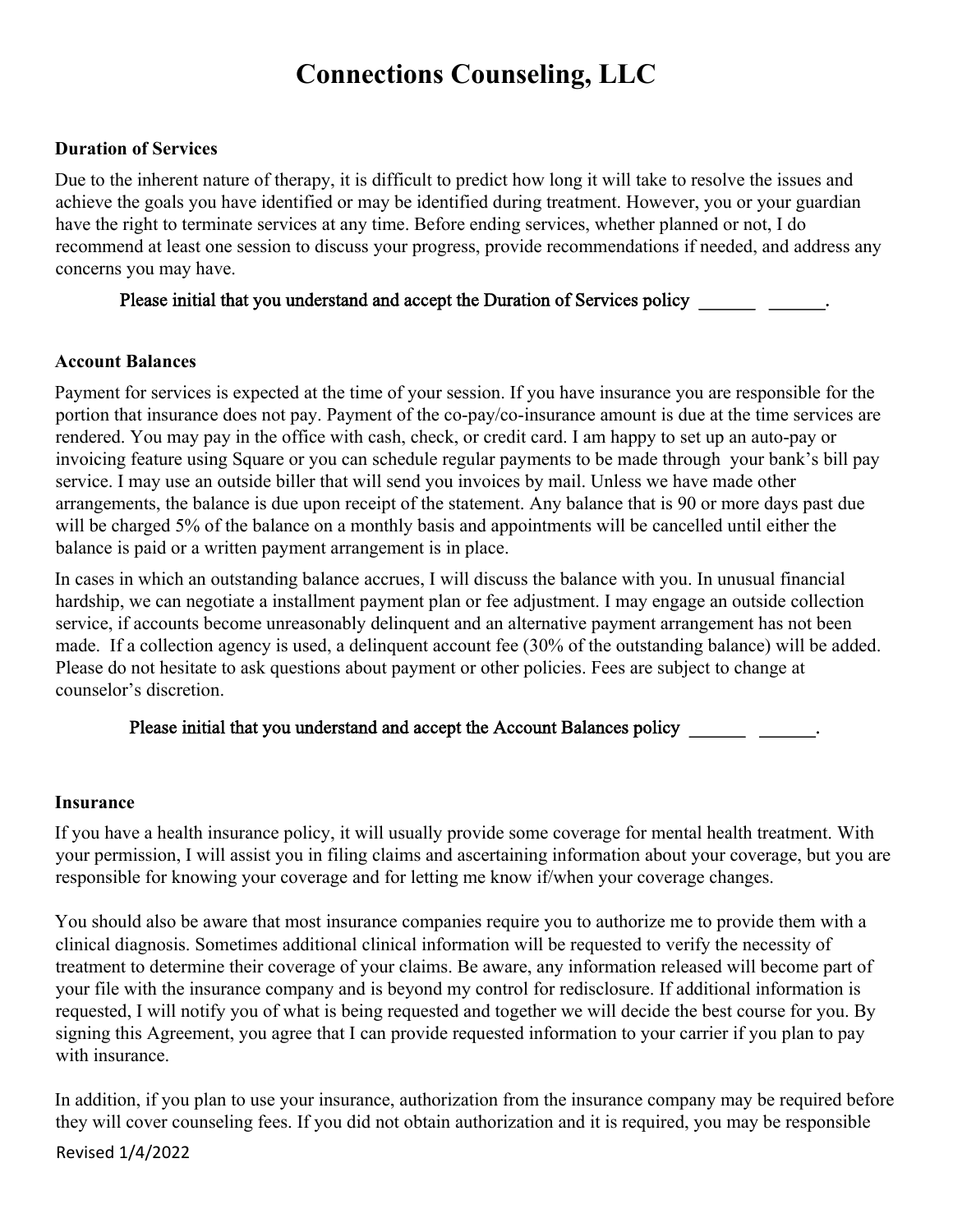for full payment of the fee. Many policies leave a percentage of the fee to be covered by the patient. In addition, some insurance companies also have a deductible, which is an out-of-pocket amount that must be paid by the patient before the insurance companies are willing to begin paying any amount for services.

If requested, I will supply you with a receipt of payment for services (Superbill), which you can submit to your insurance company for reimbursement. Please note that not all insurance companies reimburse for out-ofnetwork providers. If you prefer to use a participating provider, I will do what I can to provide referrals who are in-network.

Please initial that you understand and accept the Insurance policy \_\_\_\_\_\_\_\_\_\_\_\_\_\_\_\_\_\_.